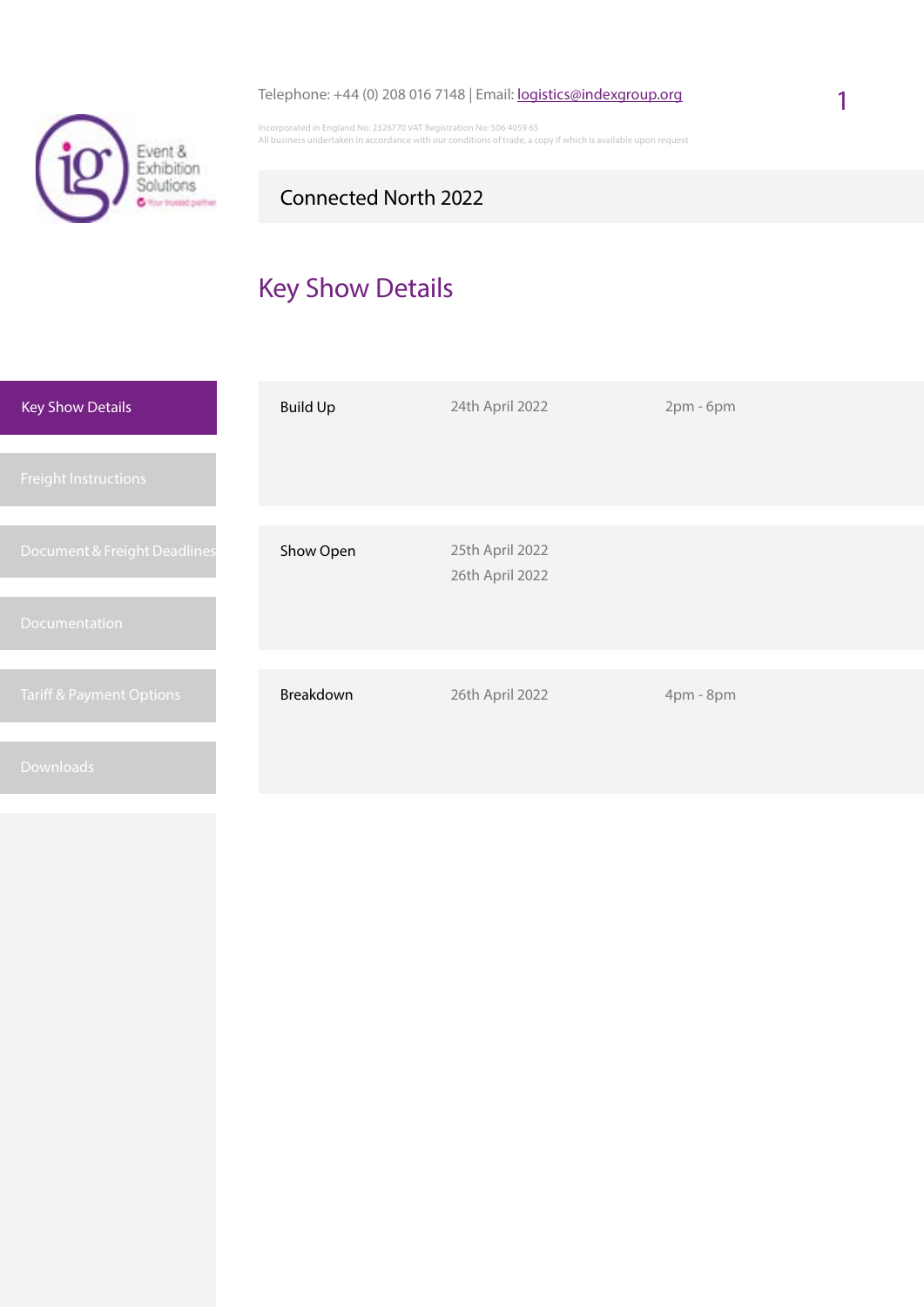

Incorporated in England No: 2326770 VAT Registration No: 506 4059 65 All business undertaken in accordance with our conditions of trade, a copy if which is available upon request

## Connected North 2022

# Freight Instructions

| <b>Key Show Details</b><br><b>Freight Instructions</b><br>Document & Freight Deadlines | Airfreight                                       | Destination<br>Consignee<br>Notify                                                       | <b>London Heathrow - LHR</b><br><b>WES Group</b><br>Unit 9 Stort Valley Industrial Estate<br><b>Bishop's Stortford</b><br><b>CM23 2TU</b><br><b>United Kingdom</b><br>Tel: +44 (0) 208 016 7148<br>Email: logistics@indexgroup.org                |
|----------------------------------------------------------------------------------------|--------------------------------------------------|------------------------------------------------------------------------------------------|---------------------------------------------------------------------------------------------------------------------------------------------------------------------------------------------------------------------------------------------------|
|                                                                                        |                                                  | All documents, such as Airway Bill must show the consignee indicated above.              |                                                                                                                                                                                                                                                   |
| Documentation<br><b>Tariff &amp; Payment Options</b>                                   | Oceanfreight                                     | Destination<br>Consignee                                                                 | Any London Port<br><b>WES Group</b><br>Unit 9 Stort Valley Industrial Estate<br><b>Bishop's Stortford</b><br><b>CM23 2TU</b><br><b>United Kingdom</b>                                                                                             |
| <b>Downloads</b>                                                                       |                                                  | Notify<br>All documents, such as Bill of Lading must show the consignee indicated above. | Tel: +44 (0) 208 0167 7148<br>Email: logistics@indexgroup.org                                                                                                                                                                                     |
|                                                                                        | <b>International Road</b><br>Transport / TIR     | for import customs clearance information                                                 | Please advise prior to dispatch, port / freight terminal arrival info                                                                                                                                                                             |
|                                                                                        | <b>Advanced Warehouse</b><br>& Courier Receiving | Destination                                                                              | <b>WES Logistics</b><br>c/o Neely Transport<br><b>Unit H Flaxley Park</b><br>Flaxley Way, Stechford<br>Birmingham<br><b>B33 9AN</b><br><b>United Kingdom</b>                                                                                      |
|                                                                                        | Venue                                            | Destination                                                                              | <b>Connected North 2022</b><br><b>Enter Exhibiting Company Name</b><br><b>Enter Stand Number</b><br><b>Manchester Central Convention Complex</b><br><b>Charter Suite, Windmill Street</b><br>Manchester<br><b>M2 3GX</b><br><b>United Kingdom</b> |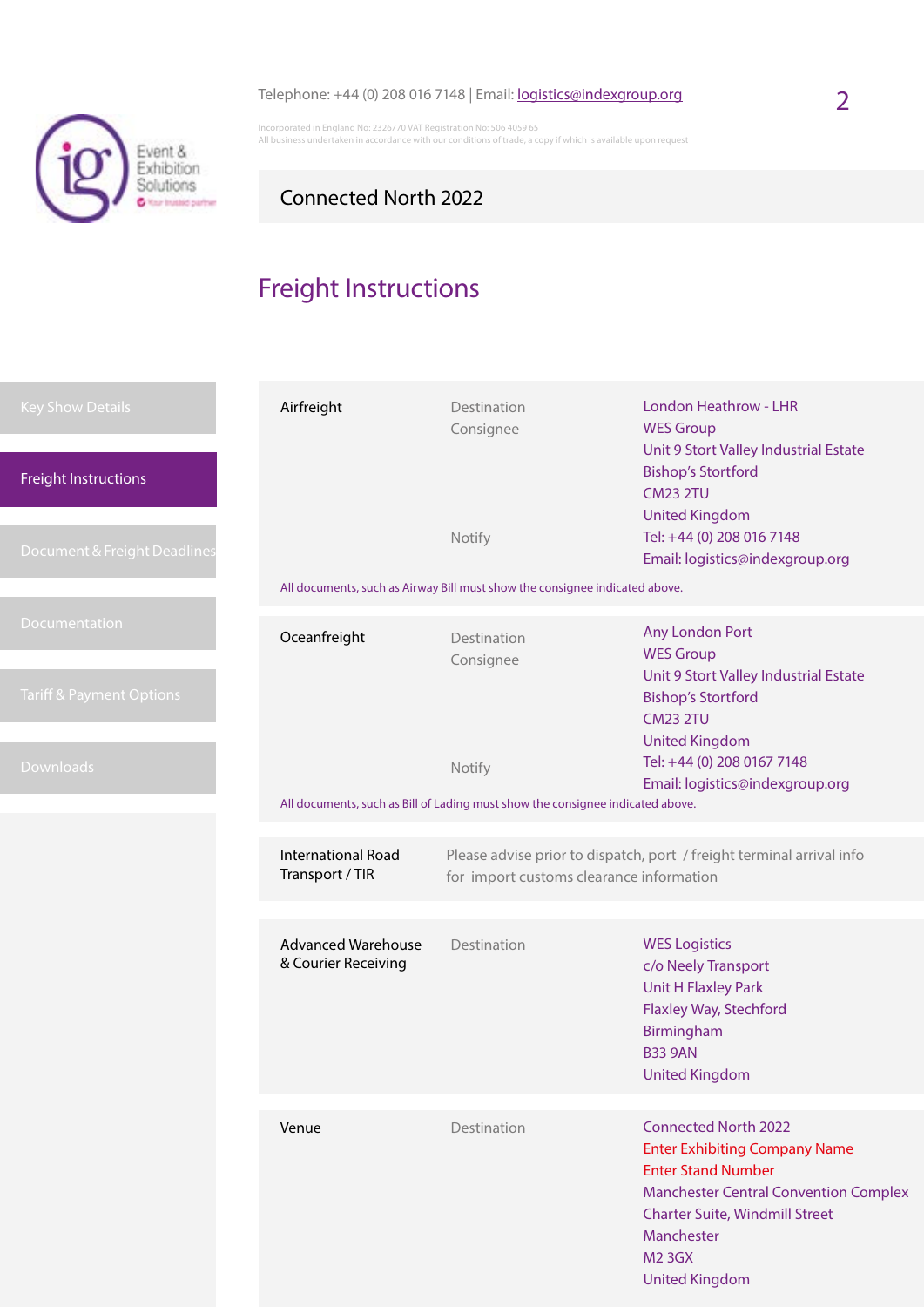

Incorporated in England No: 2326770 VAT Registration No: 506 4059 65 All business undertaken in accordance with our conditions of trade, a copy if which is available upon request

## Connected North 2022

# Document & Freight Deadlines

| <b>Key Show Details</b>             | Airfreight                                                 | <b>Documents Required</b>                                                                                      | 1 x Airway Bill<br>1 x Commercial invoice / packing list                             |
|-------------------------------------|------------------------------------------------------------|----------------------------------------------------------------------------------------------------------------|--------------------------------------------------------------------------------------|
| <b>Freight Instructions</b>         |                                                            | Document deadline<br>Freight Deadline                                                                          | 5 days prior to arrival<br>4 working days prior to delivery to stand                 |
| Document & Freight Deadlines        | Oceanfreight - FCL                                         | <b>Documents Required</b>                                                                                      | 1 x Express Bill of Lading<br>1 x Commercial invoice / packing list                  |
| Documentation                       |                                                            | Document deadline<br>Freight Deadline                                                                          | 5 days prior to arrival<br>7 working days prior to delivery to stand                 |
|                                     |                                                            |                                                                                                                |                                                                                      |
| <b>Tariff &amp; Payment Options</b> | Oceanfreight - LCL                                         | <b>Documents Required</b>                                                                                      | 1 x Express Bill of Lading<br>1 x Commercial invoice / packing list                  |
|                                     |                                                            | Document deadline                                                                                              | 5 days prior to arrival                                                              |
| Downloads                           |                                                            | Freight Deadline                                                                                               | 10 working days prior to delivery to stand                                           |
|                                     |                                                            |                                                                                                                |                                                                                      |
|                                     | <b>International Road</b>                                  | <b>Documents Required</b>                                                                                      | 1 x Commercial invoice / ATA Carnet                                                  |
|                                     | Transport / TIR                                            | Document deadline                                                                                              | 5 days prior to arrival                                                              |
|                                     |                                                            | Freight Deadline                                                                                               | 3 working days prior to build-up                                                     |
|                                     |                                                            | Please advise prior to dispatch, port / freight terminal arrival info for import customs clearance information |                                                                                      |
|                                     |                                                            |                                                                                                                |                                                                                      |
|                                     | Advanced Warehouse Freight Deadline<br>& Courier Receiving |                                                                                                                | 3 working days prior to build-up                                                     |
|                                     |                                                            |                                                                                                                |                                                                                      |
|                                     | Venue                                                      | Freight Deadline                                                                                               | During build-up period                                                               |
|                                     |                                                            | Please send all pre-alerts to logistics@indexgroup.org or contact us on +44 (0) 208 016 7148                   |                                                                                      |
|                                     |                                                            |                                                                                                                |                                                                                      |
|                                     | <b>Booking Deadlines</b>                                   | Fork Lifting                                                                                                   | 5 working days prior to service required<br>5 working days prior to service required |
|                                     |                                                            | Storage                                                                                                        |                                                                                      |

Bookings received after the deadline will have to book onsite during the build-up period with a credit card, however will not be prioritised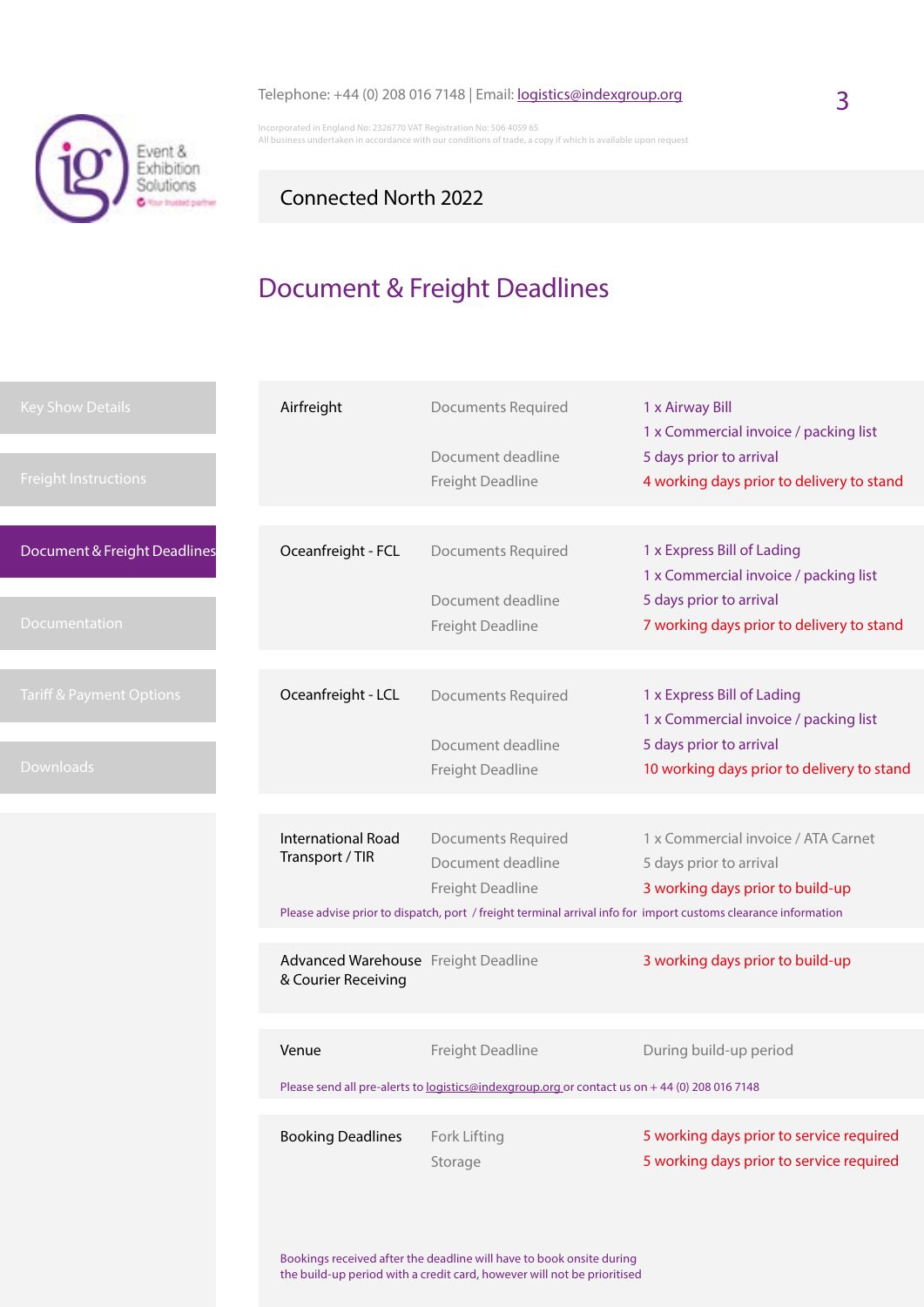#### Telephone:  $+44$  (0) 208 016 7148 | Email: **logistics@indexgroup.org** 4



Incorporated in England No: 2326770 VAT Registration No: 506 4059 65 ess undertaken in accordance with our conditions of trade, a copy if which is available upon

### Connected North 2022

## Documentation

Customs Formalities & Examination

| <b>Key Show Details</b><br><b>Freight Instructions</b> |                                      |                                                                                                                                                   | AtA Carnet Entry for goods under ATA Carnet allows free movement of the goods within<br>the United Kingdom, after the exhibition, for a period of up to 6 months or until<br>the expiry of the Carnet, whichever occurs first, before which the goods must be<br>exported (under Customs supervision). |
|--------------------------------------------------------|--------------------------------------|---------------------------------------------------------------------------------------------------------------------------------------------------|--------------------------------------------------------------------------------------------------------------------------------------------------------------------------------------------------------------------------------------------------------------------------------------------------------|
|                                                        |                                      |                                                                                                                                                   |                                                                                                                                                                                                                                                                                                        |
| Document & Freight Deadlines                           | Temporary<br>Import                  |                                                                                                                                                   | Goods may be temporarily imported under WES Logistics temporary import bond<br>facility, subject to a non-refundable bond fee. Please be advised that all goods                                                                                                                                        |
| <b>Documentation</b>                                   |                                      |                                                                                                                                                   | entered under our security bond, remain under our control and, at the end of the<br>show, should either be exported, or permanently imported, by WES Logistics.                                                                                                                                        |
|                                                        |                                      |                                                                                                                                                   |                                                                                                                                                                                                                                                                                                        |
| <b>Tariff &amp; Payment Options</b>                    | Permanent<br>Import                  | For goods to remain in the United Kingdom import Duty and VAT will be<br>applicable. Duty and VAT % rates are available. Giveaways are not always |                                                                                                                                                                                                                                                                                                        |
| <b>Downloads</b>                                       |                                      |                                                                                                                                                   | exempt from Duty and VAT.                                                                                                                                                                                                                                                                              |
|                                                        |                                      |                                                                                                                                                   |                                                                                                                                                                                                                                                                                                        |
|                                                        | Commercial Invoice<br>& Packing List |                                                                                                                                                   | In order to assist you in the preparation of documents, we can supply<br>vou with a combined commercial invoice and packing list                                                                                                                                                                       |

you with a combined commercial invoice and packing list. This must show full description of goods, including unit price and totals. Restrictions apply on quantities of giveaway items allowed which should be appropriate to the duration and attendance of the exhibition. The following must be shown:-

• Package number - it must match the case / markings mentioned

- Full description of contents and harmonisation codes
- Dimensions and gross weight

A copy of the commercial invoice / packing list should be firmly attached to the case beneath the case mark. Customs may examine the goods on importation, so it essential that a detailed packing list is provided to avoid delays in clearance. When cargo is shipped as an LCL / FCL container, a container packing list / manifest is required.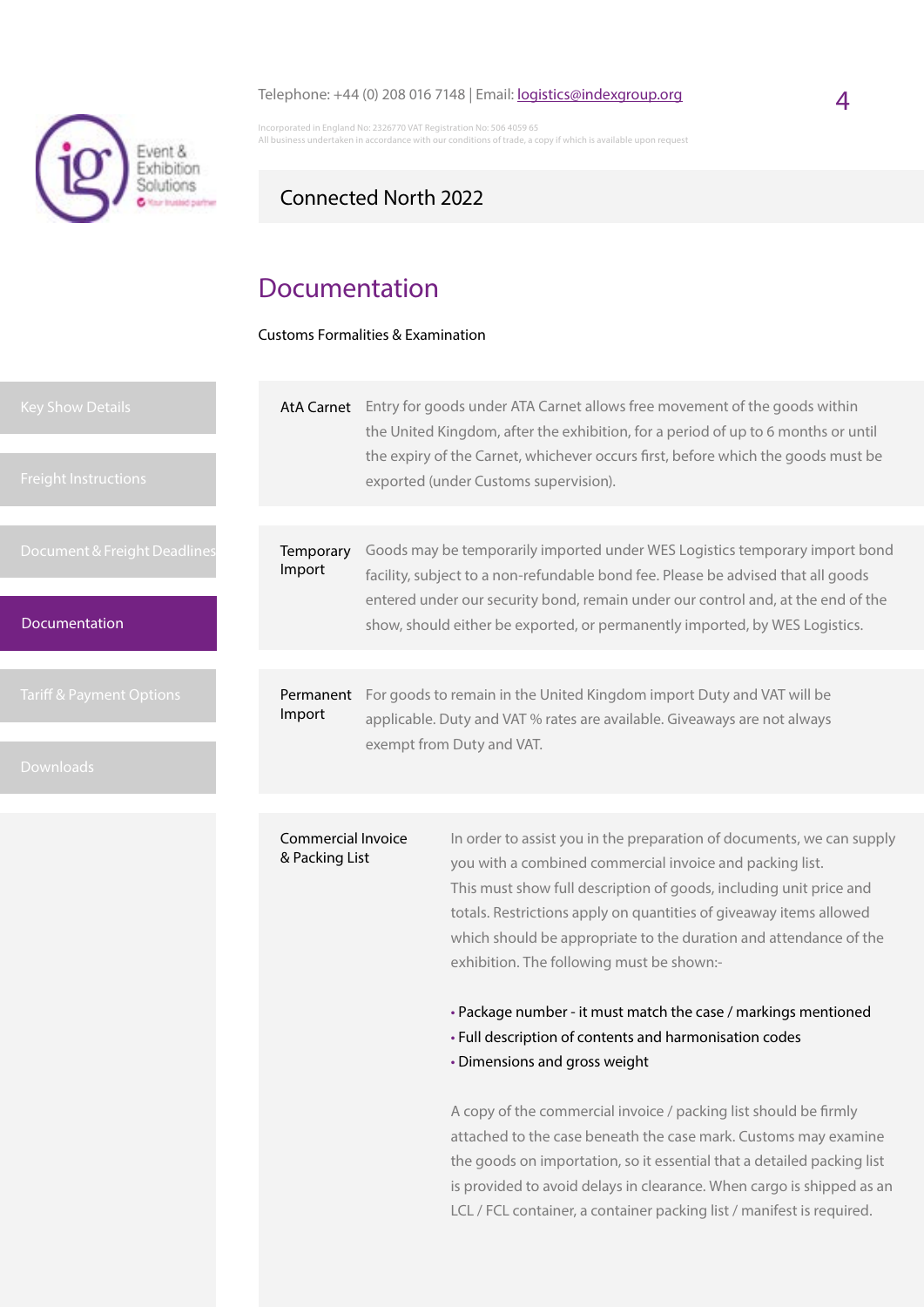

Incorporated in England No: 2326770 VAT Registration No: 506 4059 65 All business undertaken in accordance with our conditions of trade, a copy if which is available upon request

## Connected North 2022

# Tariff & Payment Options

| <b>Key Show Details</b><br><b>Freight Instructions</b> | Tariff                 | Comprehensive quotations will be supplied upon receipt of<br>consignment details where requested or a copy of our tariff<br>of charges can be sent by e-mail.                                                                                                                                                                                         |
|--------------------------------------------------------|------------------------|-------------------------------------------------------------------------------------------------------------------------------------------------------------------------------------------------------------------------------------------------------------------------------------------------------------------------------------------------------|
| Document & Freight Deadlines<br><b>Documentation</b>   | <b>Payment Options</b> | Unless freight is routed via our appointed agent or you have an<br>account with us, we will require immediate payment of all charges<br>upon receipt of invoice. Bank details are specified at the bottom of<br>the invoice. Credit cards are also accepted for account settlement.<br>All business, without exception, is handled subject to the WES |
| <b>Tariff &amp; Payment Options</b>                    |                        | Group trading terms and conditions whether we act as agents or<br>otherwise, a copy of which is available upon request.                                                                                                                                                                                                                               |